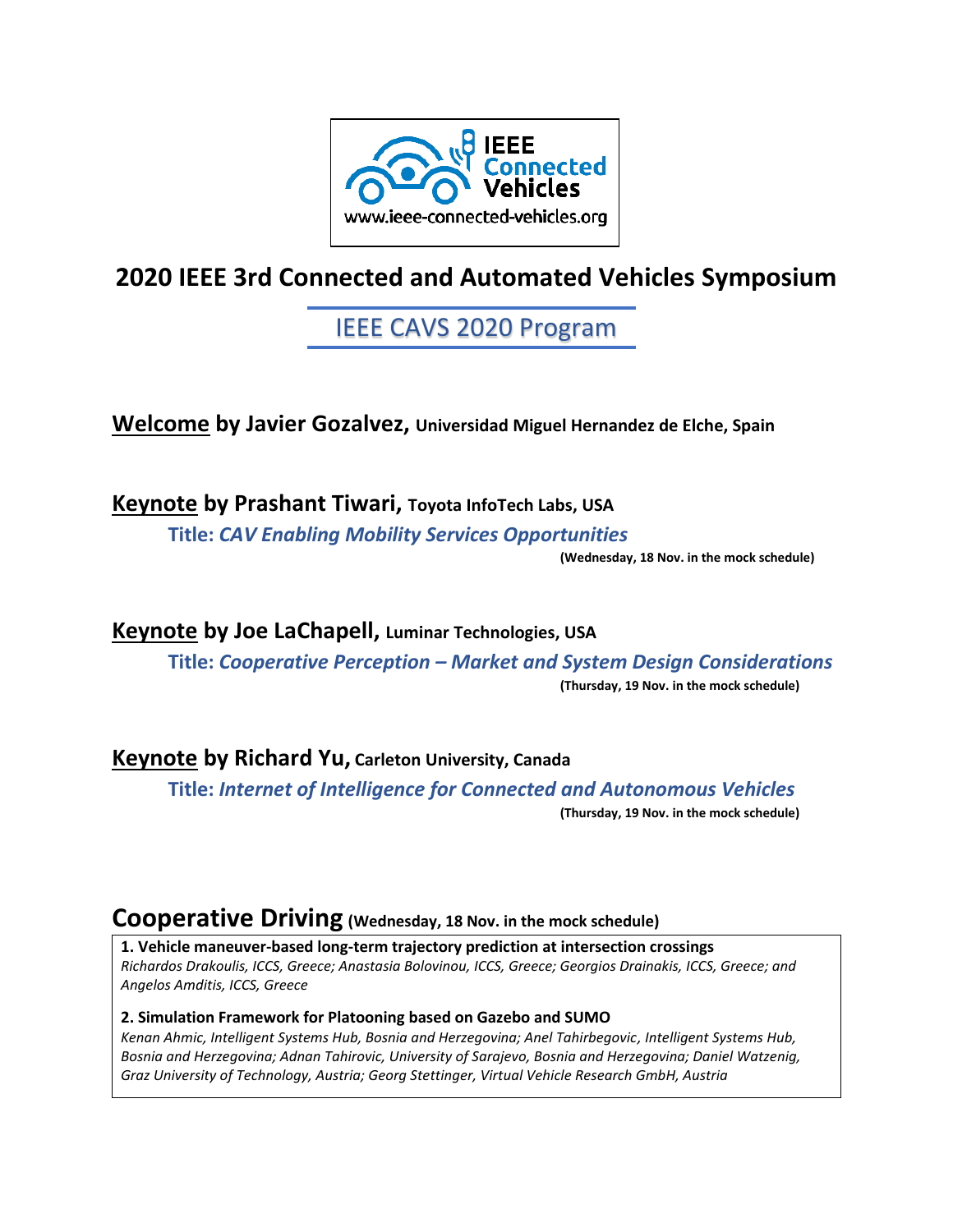#### **3. Interaction-aware risk assessment: focus on the lateral intention**

*Jorge Villagra, CSIC, Spain; Antonio Artuñedo, CSIC, Spain; Vinicius Trentin, CSIC, Spain; and Jorge Godoy, CSIC, Spain*

#### **4. Multi-Vehicle Coordination and Real-time Control of Connected and Automated Vehicles at Roundabouts**

*Sina Alighanbari, University of Waterloo, Canada; and Nasser L. Azad, University of Waterloo, Canada*

#### **5. Platoon String Stability: A Passivity Perspective**

*Chiedu N. Mokogwu, Dept. of Elec. & Comp. Eng., Queen's University; Keyvan Hashtrudi-Zaad, Dept. of Elec. & Comp. Eng., Queen's University*

#### **6. Collaborative Collision Avoidance for CAVs in Unpredictable Scenarios**

*Dhruvkumar Patel, University of Texas at Dallas, United States; and Rym Zalila-Wenkstern, University of Texas at Dallas, United States*

## **Sensing (Wednesday, 18 Nov. in the mock schedule)**

#### **1. Evaluation of Measurement Space Representations of Deep Multi-Modal Object Detection for Extended Object Tracking in Autonomous Driving**

*Lino Antoni Giefer, University of Bremen, Germany; Razieh Khamsehashari, University of Bremen, Germany; and Kerstin Schill, University of Bremen, Germany*

#### **2. A Methodology to Determine Test Scenarios for Sensor Constellation Evaluations**

*Monish Gogri, Technical University of Graz, Austria;Maike Hartstern, Karlsruhe Institute of Technology, Germany;Wilhelm Stork, Karlsruhe Institute of Technology, Germany; and Thomas Winsel, University of Applied Sciences, Kempten, Germany*

#### **3. Validation and testing of the decentralized architecture for the occupancy grid filtering pipeline**

*Kenan Softić, VIRTUAL VEHICLE Research GmbH, Graz, Austria; Haris Šikić, VIRTUAL VEHICLE Research GmbH, Graz, Austria; Amar Čivgin, VIRTUAL VEHICLE Research GmbH, Graz, Austria; Georg Stettinger, VIRTUAL VEHICLE Research GmbH, Graz, Austria; and Daniel Watzenig, VIRTUAL VEHICLE Research GmbH, Graz, Austria and Graz University of Technology, Graz, Austria*

#### **4. A Probabilistic Model for Visual Driver Gaze Approximation from Head Pose Estimation**

*Mohsen Shirpour, University of Western Ontario, Canada; Steven Beauchemin, University of Western Ontario, Canada; and Michael Bauer, University of Western Ontario, Canada*

### **Cooperative Sensing (Wednesday, 18 Nov. in the mock schedule)**

**1. Cooperative Road Geometry Estimation via Sharing Processed Camera Data** *Ahmed Hamdi Sakr, Toyota Motor North America R&D, United States*

#### **2. Bandwidth-Adaptive Feature Sharing for Cooperative LIDAR Object Detection**

*Ehsan Emad Marvasti, University of Central Florida, United States; Arash Raftari, University of Central Florida, United States; Amir Emad Marvasti, University of Central Florida, United States; and Yaser P. Fallah, University of Central Florida, United States*

**3. Machine Learning Techniques for Vehicle Matching with Non-Overlapping Visual Features** *Samuel Thornton, UC San Diego, United States; and Sujit Dey, UC San Diego, United States*

#### **4. Pose-graph based Crowdsourced Mapping Framework**

*Anweshan Das, Eindhoven University of Technology, Netherlands; Joris IJsselmuiden, Track32, Netherlands; and Gijs Dubbelman, Eindhoven University of Technology, Netherlands*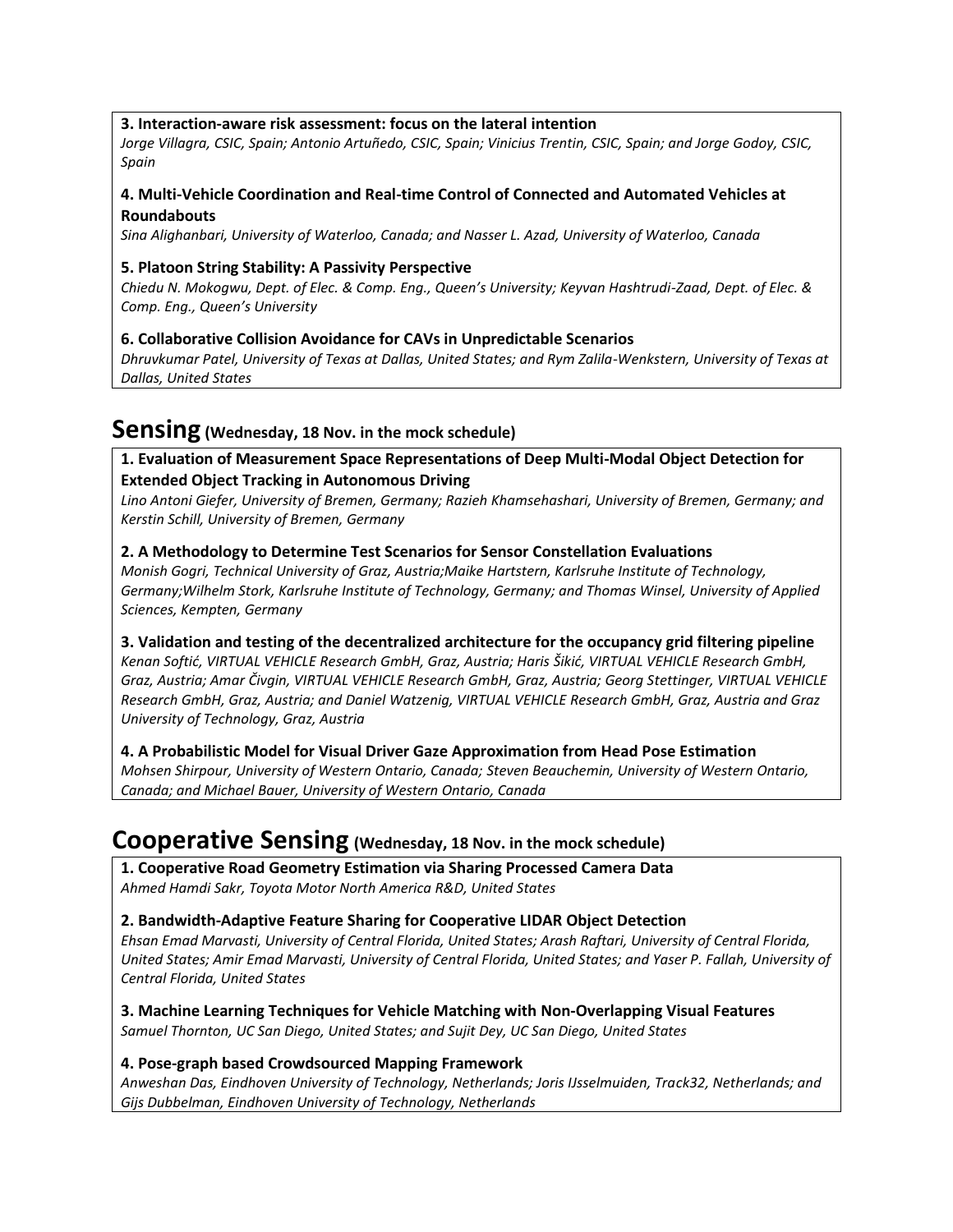## **V2X Networks and Localization (Thursday, <sup>19</sup> Nov. in the mock schedule)**

#### **1. Performance Analysis of Cellular-V2X with Adaptive & Selective Power Control**

*Md Saifuddin, University of Central Florida, United States; Mahdi Zaman, University of Central Florida, United States; Behrad Toghi, University of Central Florida, United States; Yaser P Fallah, University of Central Florida, United States; and Jayanthi Rao, Ford Motor Company, United States*

#### **2. Sequence Prediction-based Proactive Caching in Vehicular Content Networks**

*Qiao Wang, University of York, United Kingdom; and David Grace, University of York, United Kingdom*

#### **3. A MEC-assisted Vehicle Platooning Control through Docker Containers**

*Salvatore Dabbene, Università Mediterranea di Reggio Calabria, Italy; Christopher Lehmann, Technische Universität Dresden, Germany; Claudia Campolo, Università Mediterranea di Reggio Calabria, Italy; Antonella Molinaro, Università Mediterranea di Reggio Calabria, Italy; and Frank H. P. Fitzek, Technische Universität Dresden, Germany*

#### **4. A Context Aware and Traffic Adaptive Privacy Scheme in VANETs**

*Ikjot Saini, University of Windsor, Canada; Sherif Saad, University of Windsor, Canada; and Arunita Jaekel, University of Windsor, Canada*

#### **5. Cooperative Multi-Modal Localization in Connected and Autonomous Vehicles**

*Nikos Piperigkos, University of Patras, Greece; Aris S. Lalos, Athena Research Center, Greece; Kostas Berberidis, University of Patras, Greece; and Christos Anagnostopoulos, Athena Research Center, Greece*

#### **6. Location Information Verification in Future Vehicular Networks**

*Waheeda Jabbar, UNSW, Australia; Robert Malaney, UNSW, Australia; and Shihao Yan, Macquarie University, Sydney, Australia*

## **Traffic Management (Thursday, <sup>19</sup> Nov. in the mock schedule)**

#### **1. Infrastructure Supported Automated Driving in Transition Areas – a Prototypic Implementation**

*Julian Schindler, German Aerospace Center (DLR), Germany; Robert Markowski, German Aerospace Center (DLR), Germany; Daniel Wesemeyer, German Aerospace Center (DLR), Germany; Baldomero Coll-Perales, Universidad Miguel Hernandez, Spain; Clarissa Böker, German Aerospace Center (DLR), Germany; and Saifullah Khan, German Aerospace Center (DLR), Germany*

#### **2. CORR: Collaborative On-Road Reputation**

*Baik Hoh, InfoTech Labs Toyota Motor North America R&D, United States; Seyhan Ucar, InfoTech Labs Toyota Motor North America R&D, United States; Pratham Oza, Virginia Tech, United States; Chinmaya Patnayak, Virginia Tech, United States; and Kentaro Oguchi, InfoTech Labs Toyota Motor North America R&D, United States*

#### **3. Formalizing Traffic Rules for Machine Interpretability**

*Klemens Esterle, fortiss GmbH, Germany; Luis Gressenbuch, fortiss GmbH, Germany; and Alois Knoll, Technical University of Munich, Germany*

#### **4. Utility of Traffic Information in Dynamic Routing: Is Sharing Information Always Useful?**

*Mohammad Shaqfeh, Texas A&M University at Qatar, Qatar; Salah Hessien, McMaster University, Canada; and Erchin Serpedin, Texas A&M University, United States*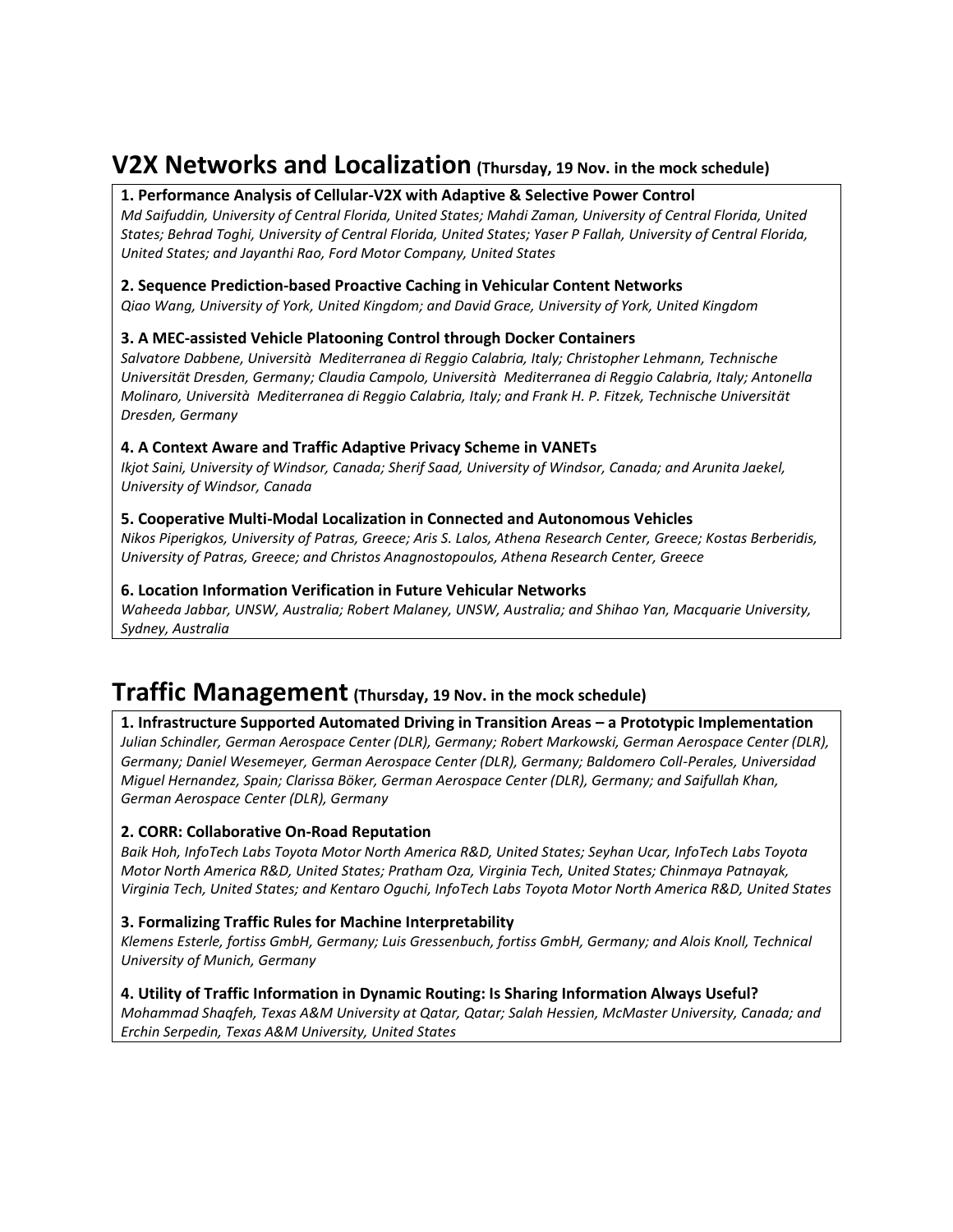## **Connected and Automated Driving (Thursday, <sup>19</sup> Nov. in the mock schedule)**

#### **1. A Maneuver-based Urban Driving Dataset and Model for Cooperative Vehicle Applications**

*Behrad Toghi, University of Central Florida, United States; Divas Grover, University of Central Florida, United States; Mahdi Razzaghpour, University of Central Florida, United States; Rajat Jain, University of Central Florida, United States; Rodolfo Valiente, University of Central Florida, United States; Mahdi Zaman, University of Central Florida, United States; Ghayoor Shah, University of Central Florida, United States; and Yaser P. Fallah, University of Central Florida, United States*

#### **2. Extended H-infinity Filter Adaptation Based on Innovation Sequence for Advanced Ego-Vehicle Motion Estimation**

*Jasmina Zubaca, Graz University of Technology, Austria; Michael Stolz, Graz University of Technology, Austria; and Daniel Watzenig, Graz University of Technology, Austria*

#### **3. Hybrid Model Based Pre-Crash Severity Estimation for Automated Driving**

*Kilian Schneider, Technische Hochschule Ingolstadt, Germany; Maximilian Inderst, Technische Hochschule Ingolstadt, Germany; and Thomas Brandmeier, Technische Hochschule Ingolstadt, Germany*

#### **4. Evaluation of Sensor Tolerances and Inevitability for Pre-Crash Safety Systems in Real Case Scenarios**

*Robert Lugner, Technische Hochschule Ingolstadt, Germany; Daniel Vriesman, Technische Hochschule Ingolstadt, Germany; Maximilian Inderst, Technische Hochschule Ingolstadt, Germany; Gerald Joy Alphonso Sequeira, Technische Hochschule Ingolstadt, Germany; Niyathipriya Pasupuleti, Technische Hochschule Ingolstadt, Germany; Alessandro Zimmer, Technische Hochschule Ingolstadt, Germany; and Thomas Brandmeier, Technische Hochschule Ingolstadt, Germany*

## **5. Look-ahead Horizon based Energy Optimization for Connected Hybrid Electric Vehicles**

*Fuguo Xu, Sophia University, Japan; and Tielong Shen, Sophia University, Japan*

#### **6. A Data-Driven Minimal Approach for CAN Bus Reverse Engineering**

*Alessio Buscemi, University of Luxembourg, Luxembourg; German Castignani, University of Luxembourg, Luxembourg; Thomas Engel, University of Luxembourg, Luxembourg; and Ion Turcanu, University of Luxembourg, Luxembourg*

#### **7. Prototyping EcoCAR Connected Vehicle Testing System Using DigiCAV Development Platform**

*Trevor Crain, Argonne National Laboratory, United States; Pawel Jaworski, HORIBA MIRA, United Kingdom; Ioannis Kyriakopoulos, HORIBA MIRA, United Kingdom; Richard Blachford, HORIBA MIRA, United Kingdom; and Brian Fabien, University of Washington, United States*

### **Closing by Javier Gozalvez, Universidad Miguel Hernandez de Elche, Spain**